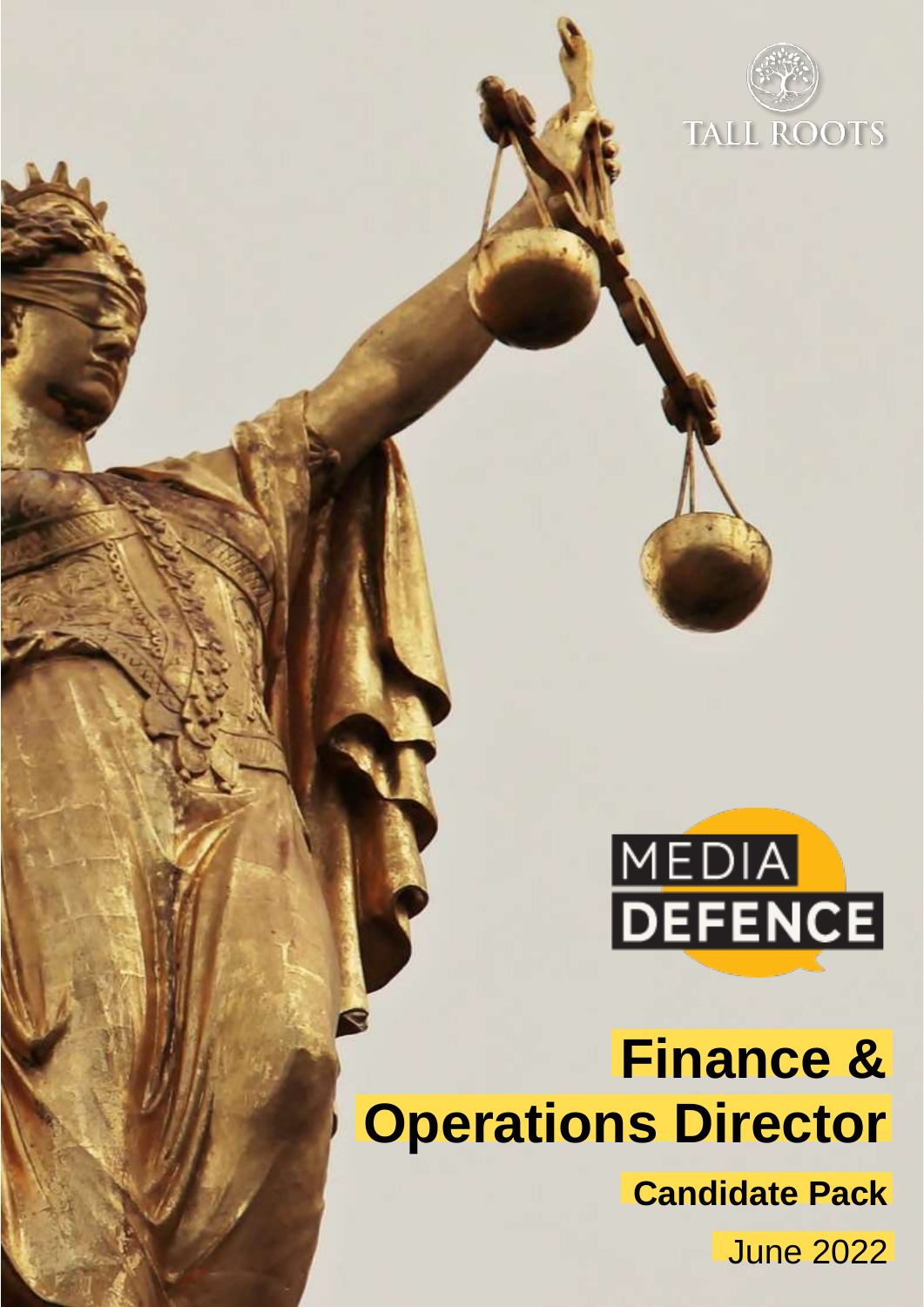

#### Dear Candidate

Thank you for your interest in becoming our next Finance & Operations Director.

Media Defence is an international human rights organisation, founded in 2008 from a programme of work by the Open Society Initiative (OSI), which provides legal defence to journalists, citizen journalists and independent media around the world who are under threat for their reporting.

Last year presented us with unprecedented challenges. In response to their work, journalists faced abusive lawsuits, smear campaigns and an increasingly unsafe environment, both online and off. Over the last couple of years, autocratic regimes around the world have used the COVID-19 pandemic as a cover to stifle critical reporting. As a result, journalists have faced increasingly difficult and dangerous circumstances around the world. In 2021, we did more to protect journalists than ever before, and you can read more about our impact later in this document. Earlier this year, we mobilised once more following the Russian invasion of Ukraine by working to protect the human rights of journalists in Ukraine by ensuring they have access to pro bono legal support.

Due to a challenging fundraising climate largely due to global uncertainties caused by the pandemic, many international charities such as ours were impacted financially. Our income from trusts and foundations remained stable, but we saw a reduction of 25% in our income in 2021 when compared to the previous year due to a lower level of pro bono legal support. Going into 2022, we were pleased to receive renewed commitment from our donors, who continue to be keen supporters of our work and impact-driven approach, and we are in a strong position moving forward, which has enabled us to explore a number of opportunities to grow and further expand our reach.

The role of the Finance & Operations Director is a key part of our organisation and of our leadership team. As a strategic advisor to me as CEO, our Board and our staff, you will lead a team of four and provide sound financial assurance and insight to enable decision making and support our future ambitions, while ensuring we continue to be financially sustainable through maintaining robust controls. You will also oversee our central functions of HR, IT and office management to ensure we have the right people, processes and systems in place to deliver our work and empower our staff to be the best that they can be.

We are looking for a talented, fully-qualified finance professional who brings strong strategic and operational experience across all areas of budgeting, financial reporting, governance and risk. You will likely have worked in an international charity previously, and will ideally have gained exposure to international donor requirements and/or grant management. Previous experience of managing non-finance areas is not essential, although you will be able to demonstrate an ability to oversee a multi-faceted directorate and develop an agile operations strategy that meets the future needs of our organisation. Whether you are operating as a director currently, or looking to make your first step into a number one role, you will demonstrate excellent communication and leadership skills, with the ability to work in a diverse and multi-cultural environment. Working knowledge of French and/or Spanish would also be advantageous.

We are open minded to backgrounds and are just as interested in candidates' potential as we are in previous achievements. I hope, having read more, that you are excited by the opportunity to join us at this important time in our journey and choose to apply.

#### **Alinda Vermeer Chief Executive Officer**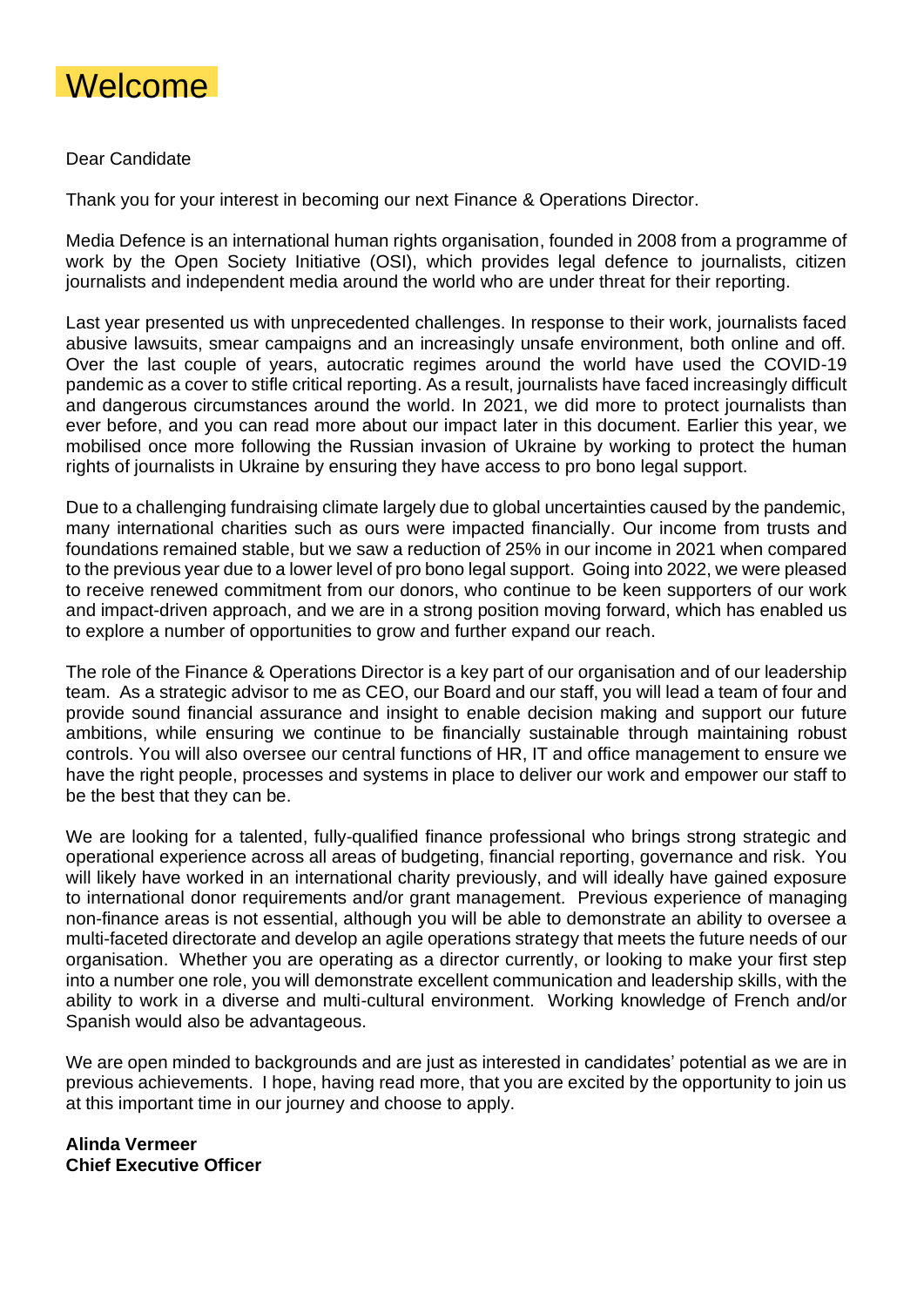# About us

Media Defence is a charity that helps media to defend their rights. We support independent media, journalists and citizen journalists who are under legal threat by making sure that lawyers are available to defend them. We engage in strategic litigation to improve the regulatory environment for media freedom, make grants to organisations in various countries to run media defence programmes, and build the capacity of the lawyers and organisations we work with on issues of media law.

Media Defence was set up in 2008 and has established itself as a leader in the field. To date, we have supported over 1,000 cases, helping hundreds of journalists in over 110 countries. Our work has helped prevent over 300 years of detention for media workers and avoided £500m in damages. We have supported 40 partners and have trained 144 lawyers.

We provide legal help to journalists, citizen journalists and independent media across the world. The law can be used against journalists to stop them reporting. Journalists and media outlets facing legal action often cannot afford a lawyer, and there is a shortage of local legal centres and lawyers able to defend journalists free of charge.

# 2021 in numbers

### 466

**Total number of cases supported**

### 124

**New cases in 2021**

## 71

**New emergency defence cases**

### 53

**New strategic cases**

### 24

**Pro bono cases**

## 57%

**Case success rate**

### 15

**New partner grants approved**

### 39

**Sponsored participants at virtual international networking events**

### 207

**Lawyers trained**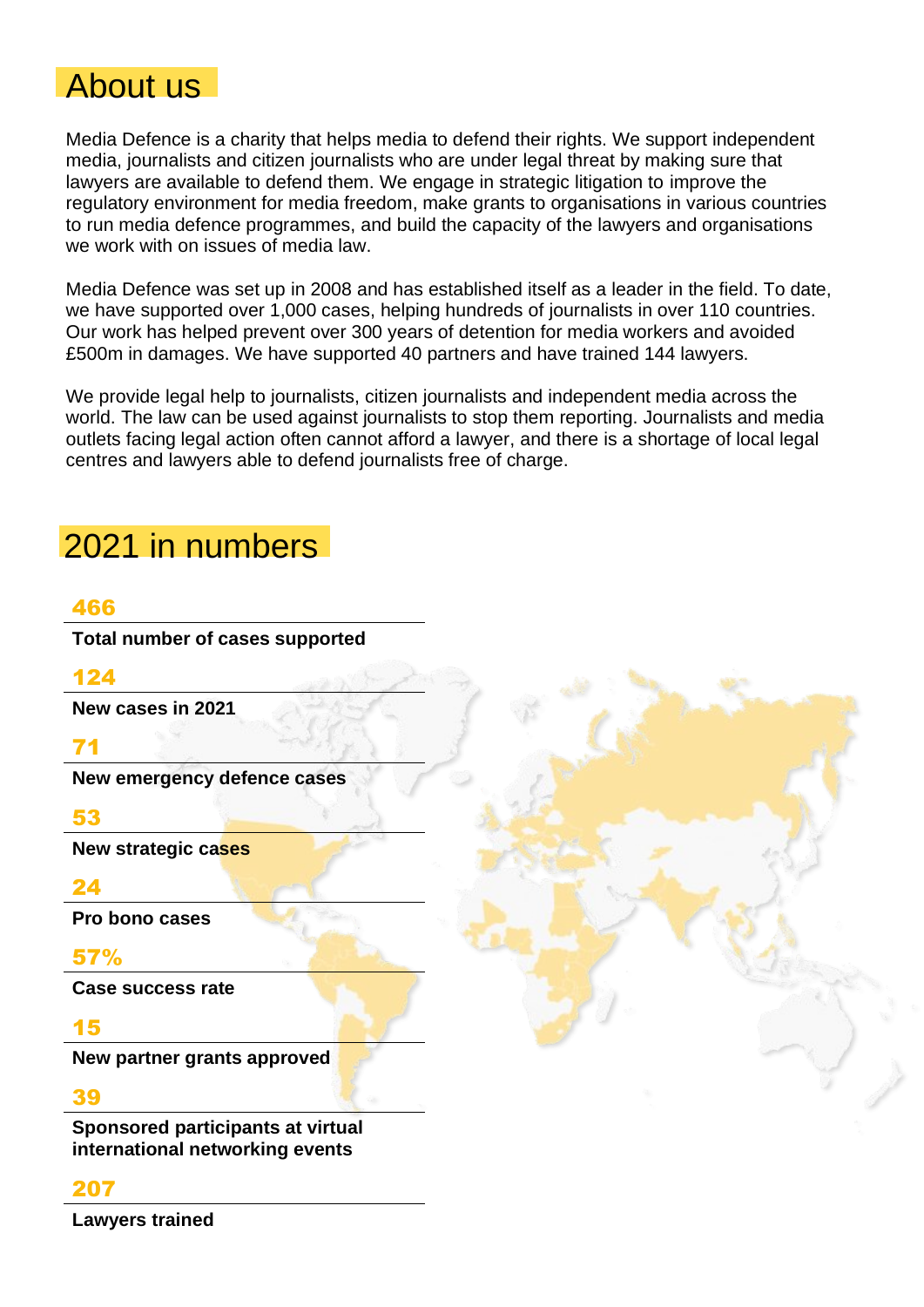# Our finances

In 2021, we received total incoming resources of **£2 million**, of which **£355k** were donated services, i.e. legal support from law firms with whom we partner in some areas of our work and who dedicate their time for free. Not all cases we support are suitable for pro bono support, so we saw a decrease in donated services compared to 2020. Due to the lower level of donated services and unrestricted funds, our **overall income decreased by 25%, but financial donations increased by 5%.**

Even though pro bono legal support continues to play an important part in enabling the delivery of activities, financial donations form a high portion of incoming resources in **2021**, with Trusts and Foundations continuing to be the main source of our funding. We continue to diversify our funding sources, however.

The decrease in donated services contributed to the decrease in our expenditure. Overall, there is an almost equitable spend between Emergency Defence, Strategic Litigation and Grants to partner organisations.





# Our 2020-2024 Strategy

In 2020-2024, we will increase and deepen the support we offer to our partners, enhancing the availability of quality legal defence for journalists around the world as well as the coordination of strategic litigation on press freedom and freedom of expression.

Our current and future partnerships include funded partner organisations, experienced and emerging lawyers who provide or intend to provide quality legal defence to journalists and independent media outlets in their respective countries or regions.

We will also continue to provide emergency legal defence to journalists and media organisations globally, in countries where we do not yet have partners and where we are the only realistic avenue to provide this much needed assistance.

We will continue to pursue high-impact strategic litigation to win landmark cases, clarifying or changing laws, bringing them inline with international standards on freedom of expression.

You can read our full strategy [here.](https://www.mediadefence.org/wp-content/uploads/2020/06/Media-Defence-Strategy-2020-%E2%80%93-2024-09-compressed.pdf)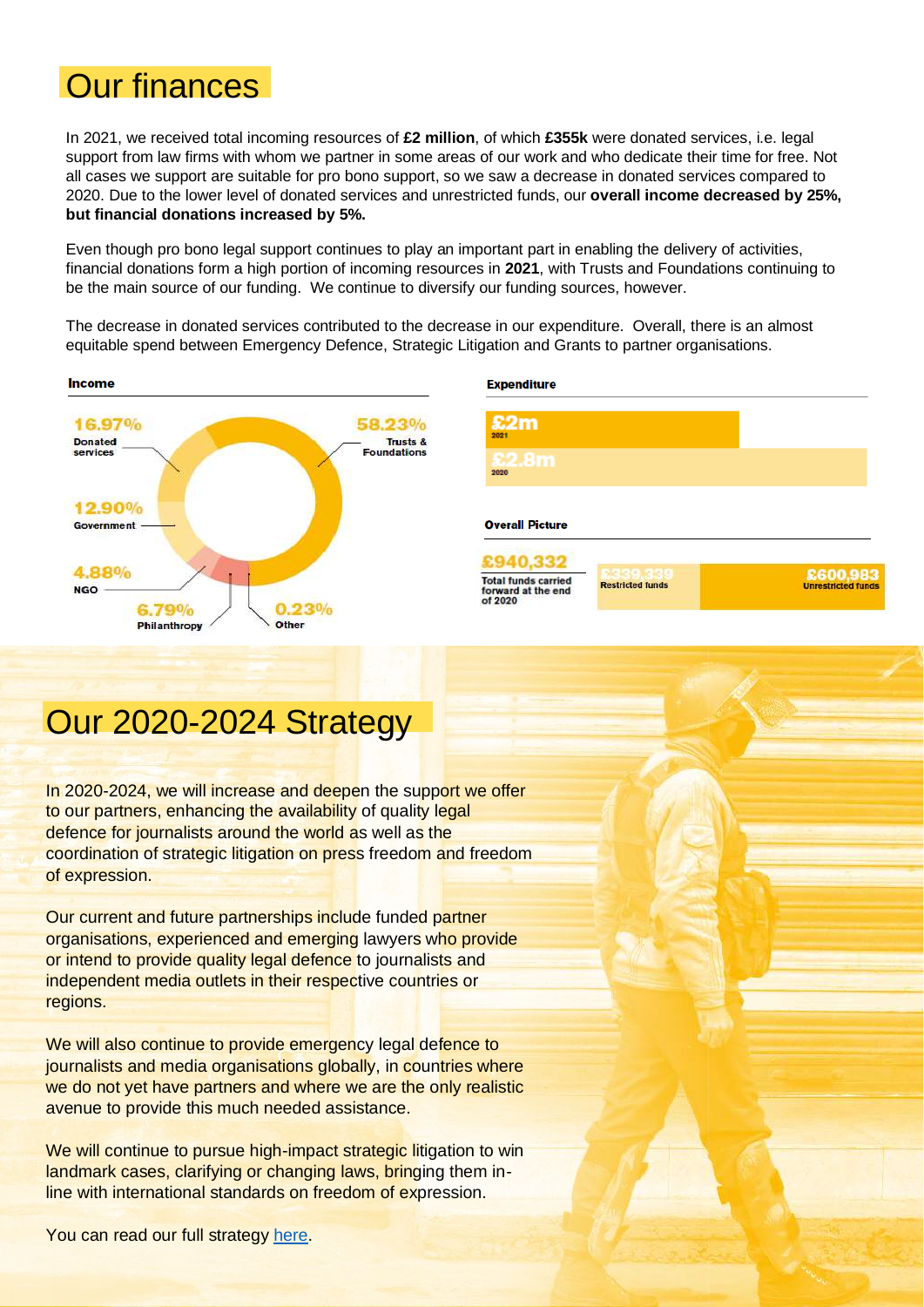# Journalist Impact Survey 2021

In 2021, we carried out our fifth annual Journalist Impact Survey to look at the longer-term impact of our support on our primary beneficiaries: journalists. We designed our Journalist Impact Survey to understand the quality of our legal and financial support to journalists. In addition, it allows us to gain a greater appreciation of the role of legal defence in ensuring journalists can continue to report. Finally, the survey allows us to test our theory of change: access to legal defence enables journalists to continue reporting and holding governments and authorities to account for the public. As a result, these findings inform our future casework.

#### **The Results**

In 2021, we received 31 responses from journalists whose cases we have supported, and which ended in 2021. This is up from 21 responses in 2020, and is much more geographically-spread than in previous years, where 90% respondents came from the EU.

Key findings include:

- 68% of respondents reported feeling satisfied with the outcome of their case
- 100% of respondents would recommend our support to other journalists facing legal action; and
- 84% of respondents reported feeling satisfied or extremely satisfied with the lawyer who handled their case.

The survey found that our support and that of our partners was incredibly effective. For over 80% of respondents, this support enabled them to continue reporting on public interest issues. For some journalists, this need for support was acute. As one respondent expressed, "[without Media Defence's support] I would have been in prison by now."

You can read the full report [here.](https://www.mediadefence.org/impact-publication/journalist-impact-survey-2021/)

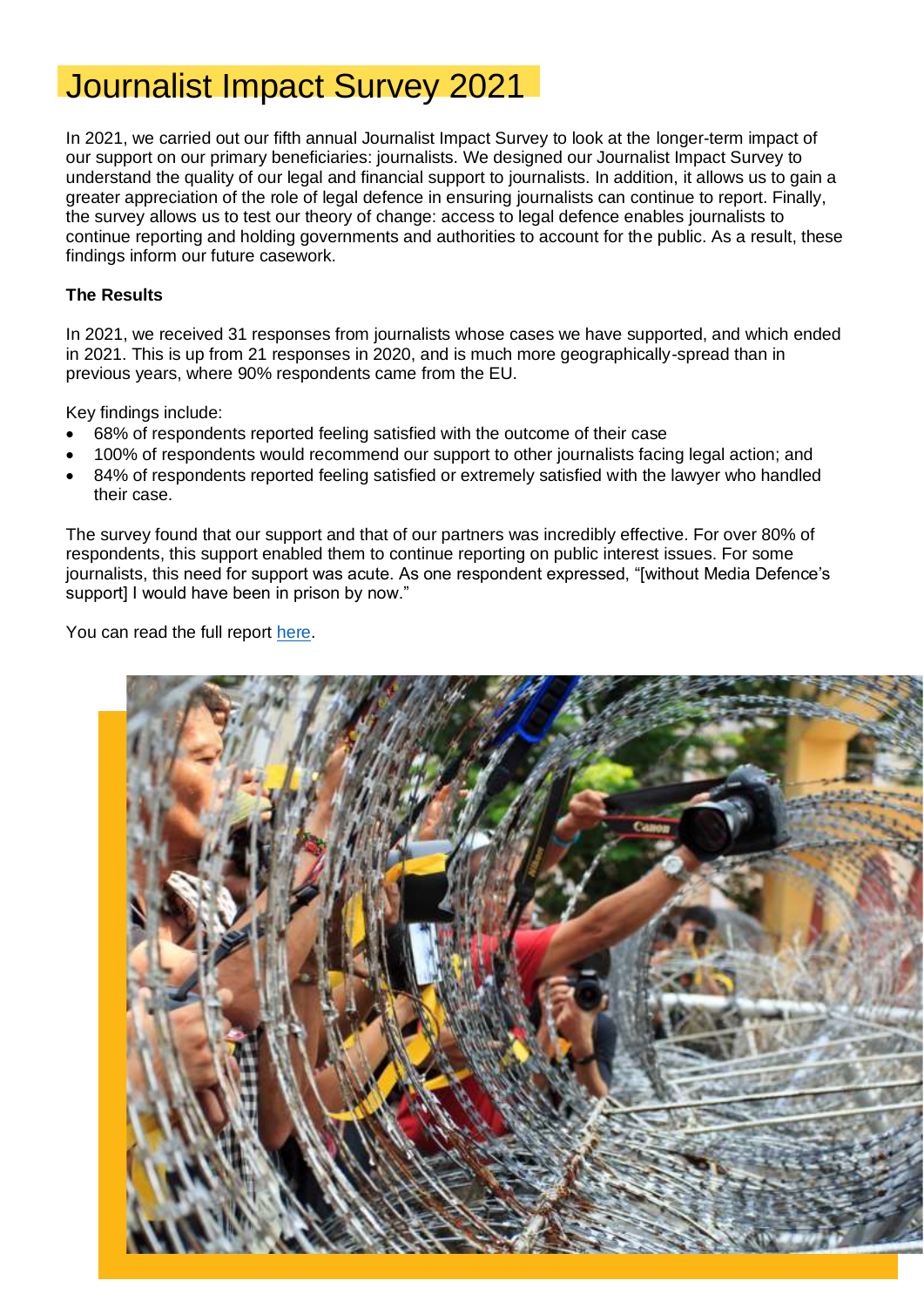

### **About the role**

The Finance and Operations Director has responsibility for Media Defence's financial and administrative functions including finance, risk management, compliance, human resources and office management. Working closely with the Chief Executive Officer, senior management and Board of Trustees, the Finance and Operations Director plays a crucial role in the strategic development and continuing success of the charity.

| <b>Responsible to</b> | <b>Chief Executive Officer</b> |
|-----------------------|--------------------------------|
|                       |                                |

**Key Relationships** Chief Executive Officer, Legal Director, Development Director, Finance and Operations team

#### **Main responsibilities**

#### Strategy and Leadership

- Work with the Chief Executive Officer and the senior management team to ensure the organization's strategic goals are met and the organization is financially sustainable. This includes developing and overseeing the implementation of the long-term financial strategy.
- Serve as liaison to the Finance Committee, effectively communicating and presenting critical financial matters at committee meetings.
- Oversee, lead, motivate and develop the finance and operations functions.
- Deputise for the Chief Executive Officer, when required.

### Finance and Compliance

- Oversee Media Defence's financial management. This includes the development of annual budgets, mid-year revised budgets, financial plans and forecasts, preparing annual accounts, maintaining an effective control environment as well as efficient finance systems and processes.
- Ensure compliance with legal, statutory accounting and regulatory requirements, including signing off on all statutory filings as required by the Charity Commission, Companies House, and the Pension Regulator, as well as compliance with donor terms.
- Work with the Chief Executive Officer to manage organizational risk, including maintaining the risk register.
- Liaise with external auditors in relation to annual audits and project audits (where applicable).
- Oversee the financial reporting to donors and preparation of fundraising budgets.

#### HR and Operations

- Overall responsibility for Media Defence's office management, IT and HR.
- Perform other duties commensurate with the post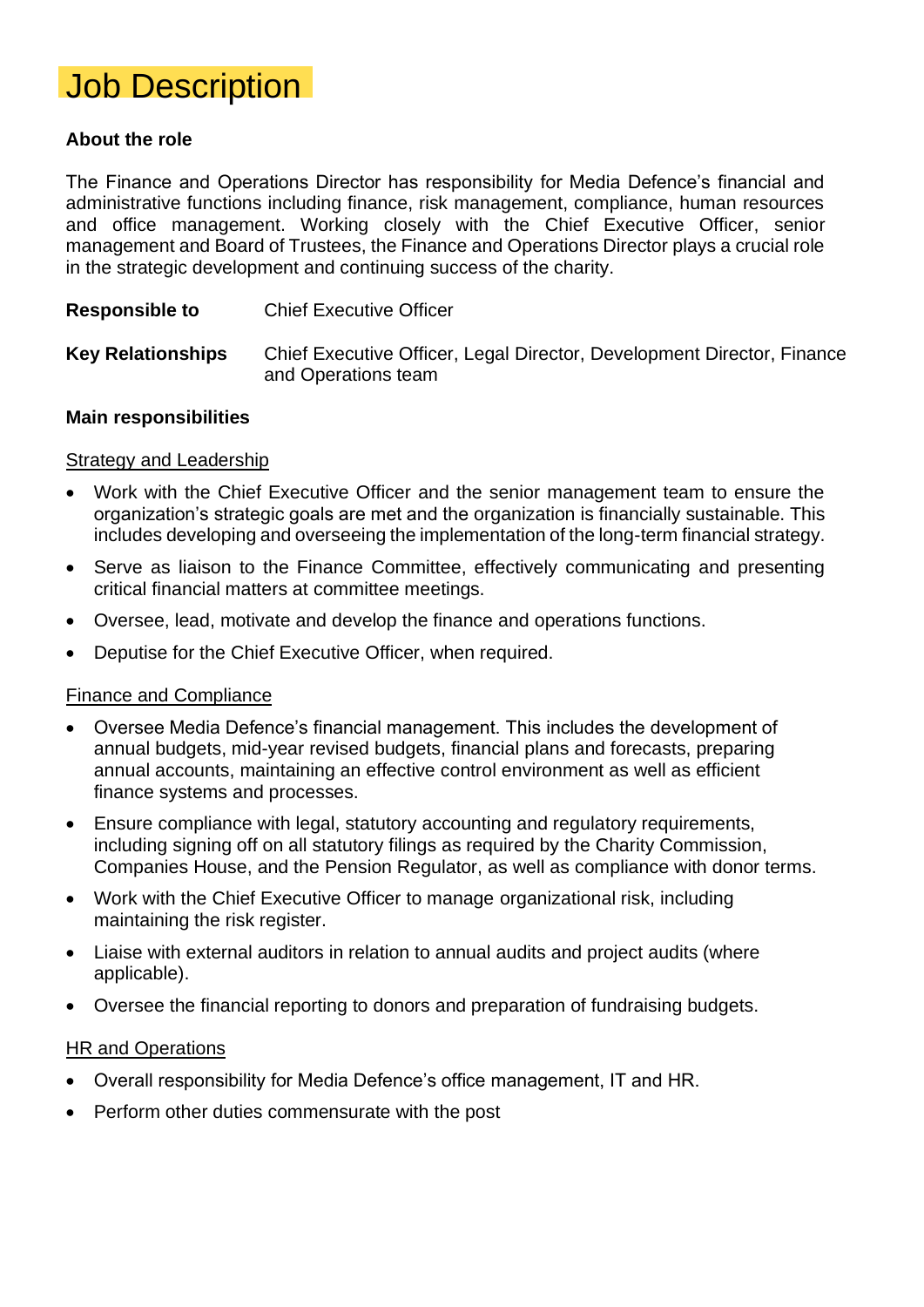# Person Specification

### **Essential**

- A relevant accounting qualification (ACCA, CIMA or equivalent) or demonstrable qualification by experience.
- Significant all-round accounting, financial management, full grants cycle management, compliance, risk and financial sustainability experience, likely gained in an international charity, with working knowledge of the SORP.
- Strong leadership experience, including around strategic decisions and financial planning, and team development.
- Experience of management of grants to beneficiary NGOs and grant reviews or audits.
- Strong IT management skills and expertise including knowledge of various systems such as Sage 50 and Sage payroll, as well as CRM/ERPs and system migration.
- Strong strategic thinking and problem-solving skills.
- Strong people and communication skills, with the ability to adapt management style to collaborate and achieve the best outcomes.
- High level of personal integrity and commitment to the values of the organisation.
- Ability to work in a multi-cultural environment.
- Ability to manage a varied and pressured workload.
- Excellent written and spoken English.
- Right to work in the UK.

### Desirable

- Experience of leading operations and HR functions, including overseeing the development of organisational policies, procedures and systems.
- Understanding of human rights and/or international media environment.
- Good working knowledge (spoken and written) of French or Spanish.

Equality and diversity are fundamental to our mission. We are committed to the recruitment and retention of individuals from diverse backgrounds and who reflect the diverse communities in which we operate.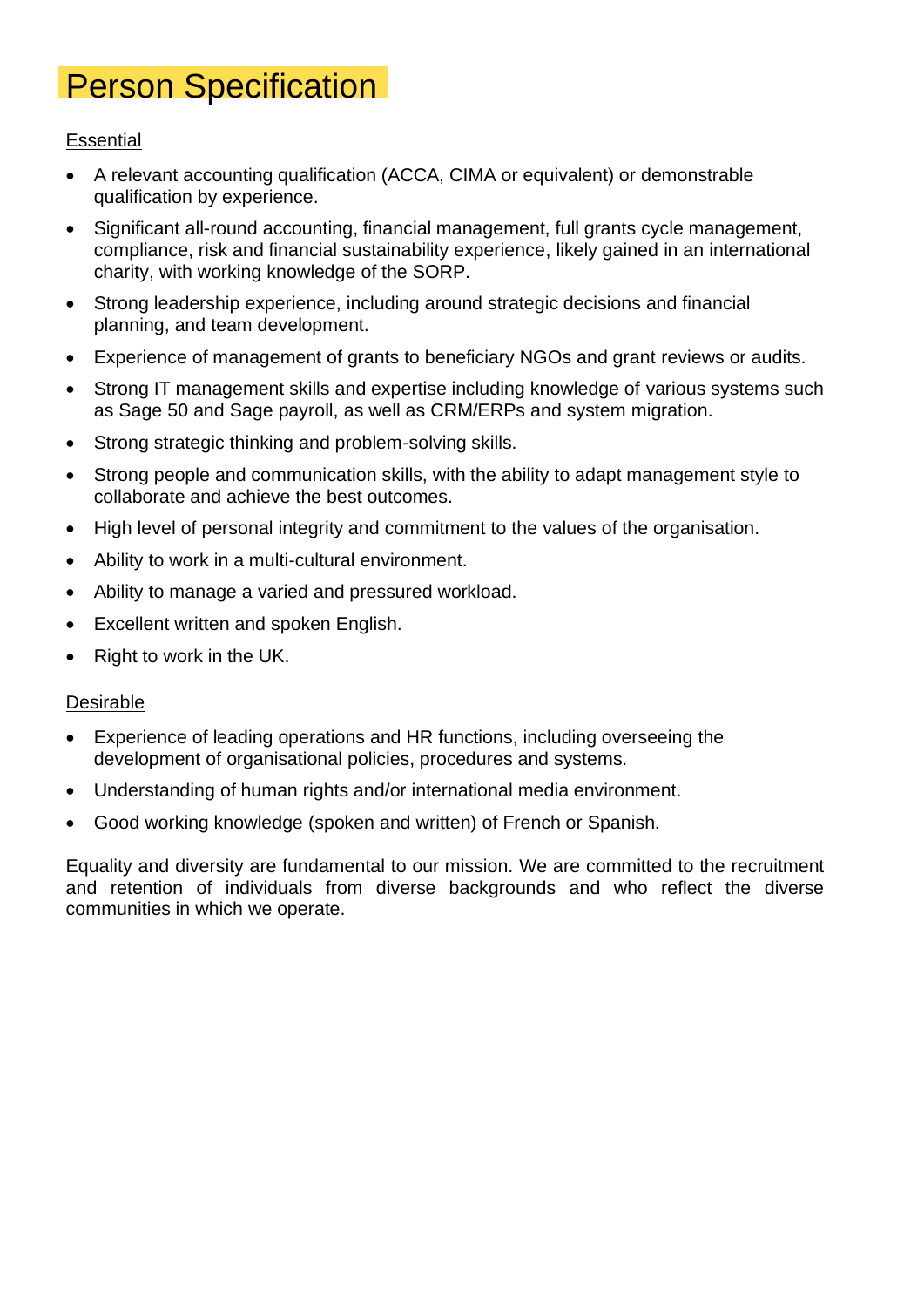# Terms of Appointment

**Contract** Permanent, full-time (37.5 hours, occasional evening and weekend work)

**Salary** £53,164 - £68,000 per annum, dependent on experience.

- **Location** We combine home working and office-based working to suit individual and organisational needs. While there is scope for working from home, this role will require a regular presence in our central London office at 5 Chancery Lane, London, WC<sub>2</sub>A <sub>1LG</sub>
- **Pension** Contributory pension scheme (employer matched contribution up to max. 8%)
- **Annual leave** 25 days annual leave plus bank holidays, plus up to 10 days additional leave (paid and/or unpaid) per year after probation.
- **Additional** On joining Media Defence, all employees are automatically able to access professional support through our professional Employee Assistance Programme (EAP) provided by Health Assured Limited.

We offer an enhanced maternity and paternity leave package.

We provide a range of training and development tools to offer support our employees to improve or develop skills and knowledge for the benefit of both the individual and the organisation.

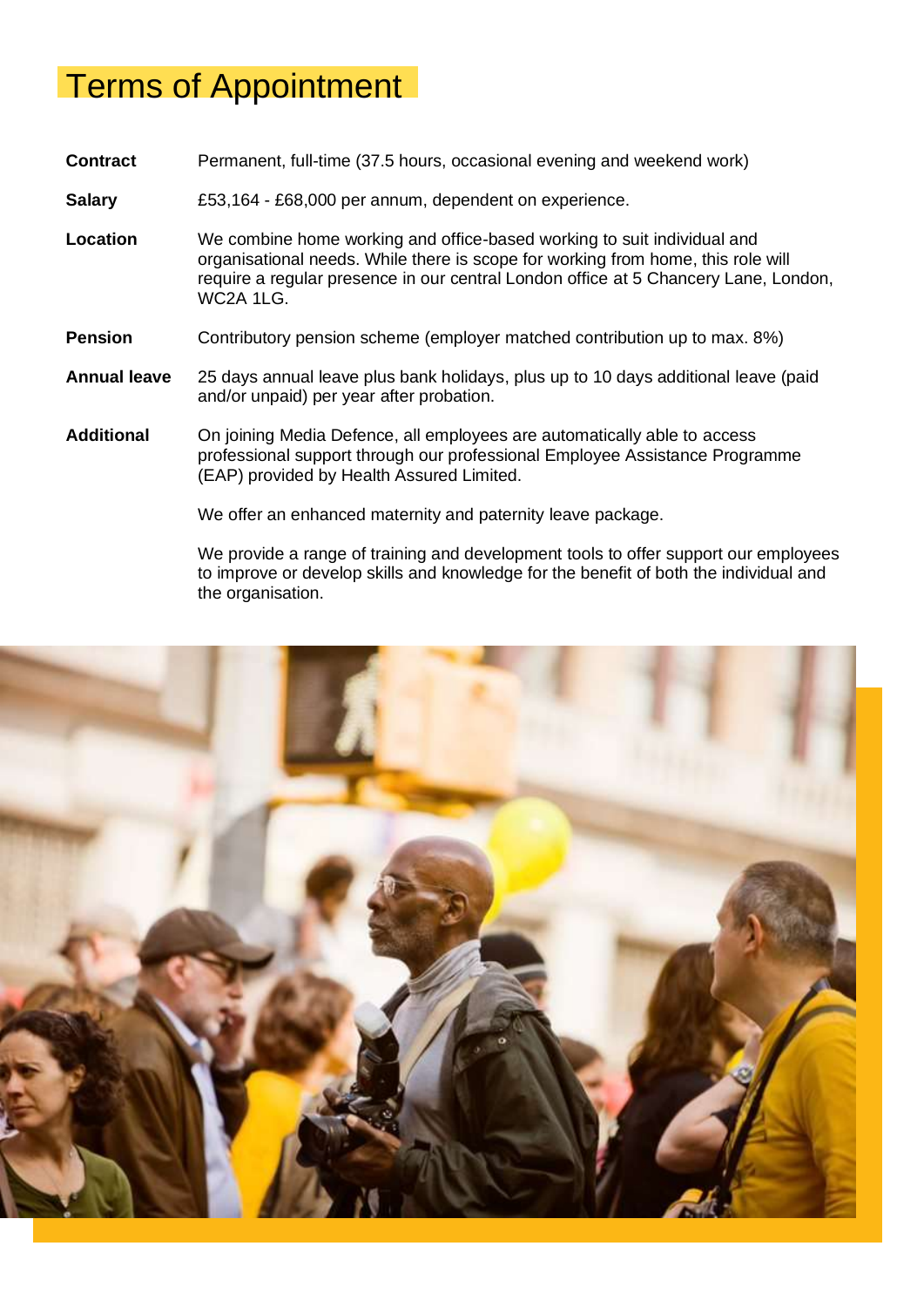

Tall Roots is acting as an employment agency partner to Media Defence. Applications should be made online at **<https://www.tallroots.co.uk/mediadefence-fod>** and include:

- a CV
- covering letter (no more than two pages), explaining your motivation for applying for the role, along with how you meet the criteria in the Person Specification.

The closing date for applications is **Friday 15th July 2022**.

Preliminary interviews with Tall Roots will be held virtually during **w/c 25th July 2022**

Final panel interviews with Media Defence will be held during **Tuesday 23rd August (TBC)**

If you have any questions relating to the role or the process, or would like any adjustments made to accommodate your needs, please contact Mark Crowley at Tall Roots by email at [mark.crowley@tallroots.co.uk.](mailto:mark.crowley@tallroots.co.uk)